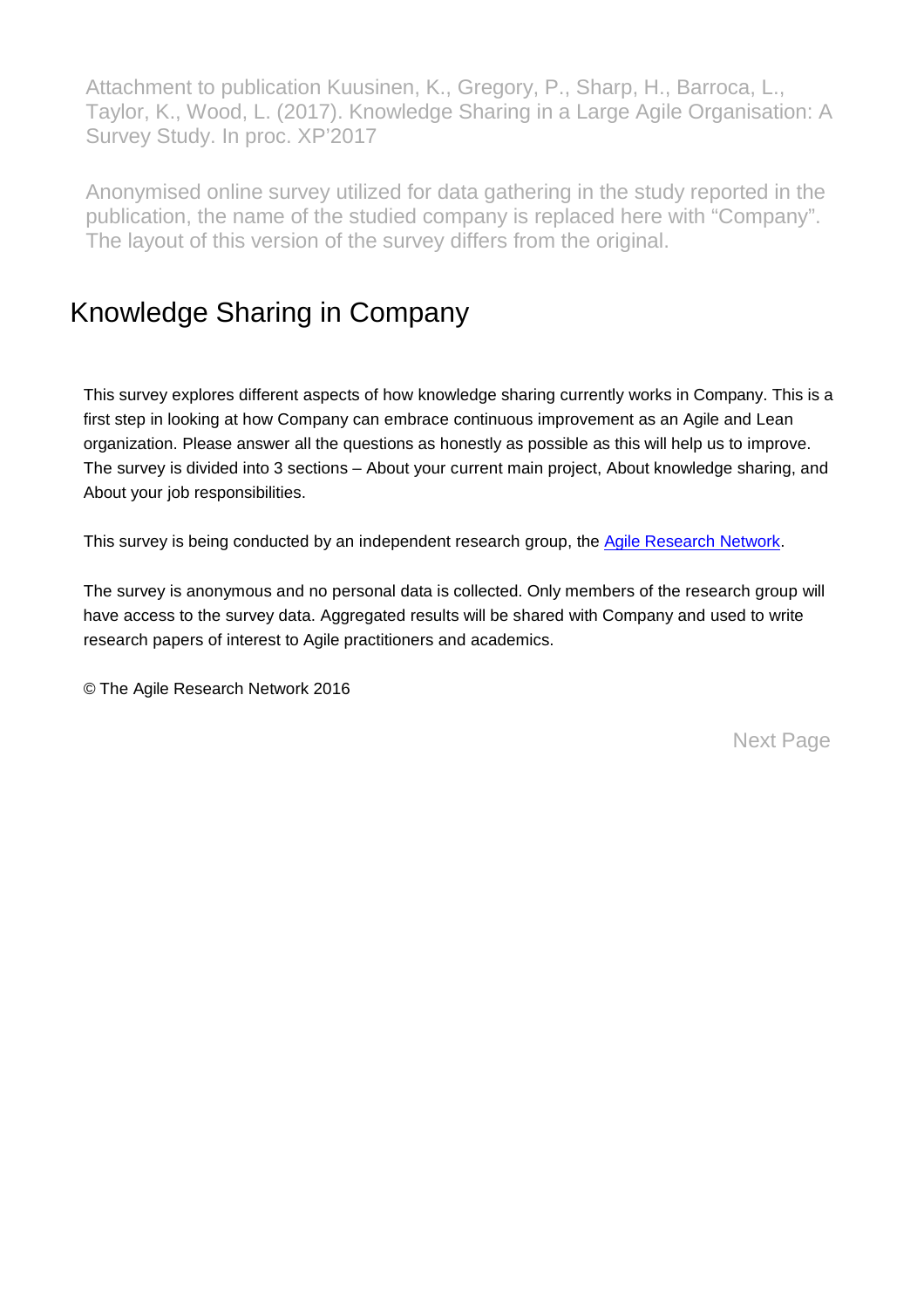### \* 1. Which Agile methods does your team employ? (select all applicable)

| Scrum                                     |
|-------------------------------------------|
| Scrumban                                  |
| Extreme Programming (XP)                  |
| Scrum/XP hybrid                           |
| Kanban                                    |
| Lean Development                          |
| Dynamic Systems Development Method (DSDM) |
| Agile Unified Process (AUP)               |
| Feature Driven Development (FDD)          |
| Behavior Driven Development (BDD)         |
| Custom Agile hybrid (multiple methods)    |
| None                                      |
| Other (please specify)                    |
|                                           |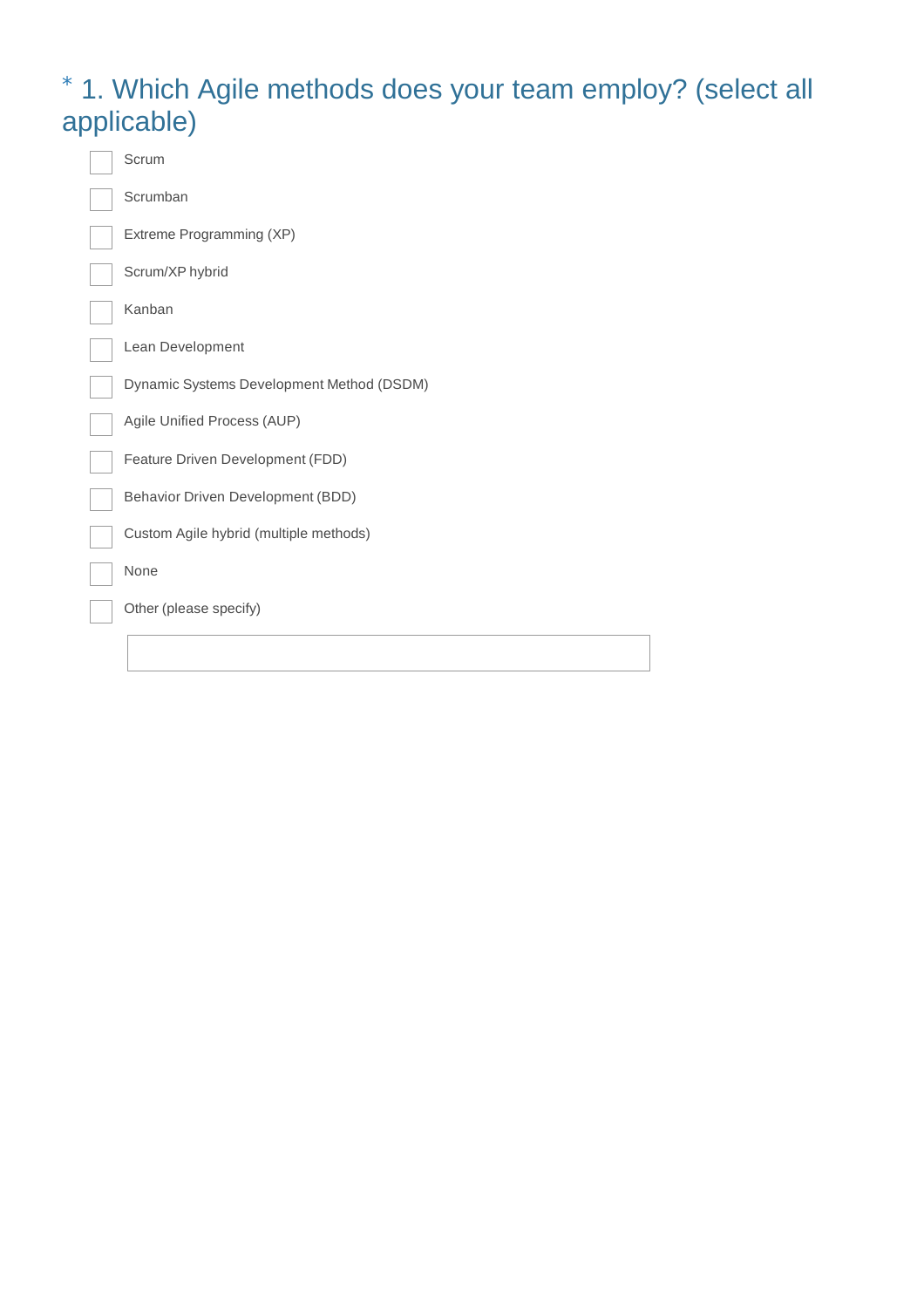## \* 2. Which Agile practices does your team employ? (select all applicable)

| Daily Standup                            |
|------------------------------------------|
| Prioritised backlog                      |
| Short iterations/sprints                 |
| Retrospectives                           |
| Iteration/sprint planning                |
| Release planning                         |
| Automated Unit testing                   |
| Team-based estimation                    |
| Taskboard                                |
| Iteration/sprint reviews                 |
| Continuous integration                   |
| Dedicated product owner                  |
| Single team (integrated dev and testing) |
| Coding standards                         |
| Open work area                           |
| Refactoring                              |
| Test-driven development                  |
| Story mapping                            |
| Automated acceptance testing             |
| Continuous deployment                    |
| Collective code ownership                |
| Pair programming                         |
| Agile games                              |
| None                                     |

Next Page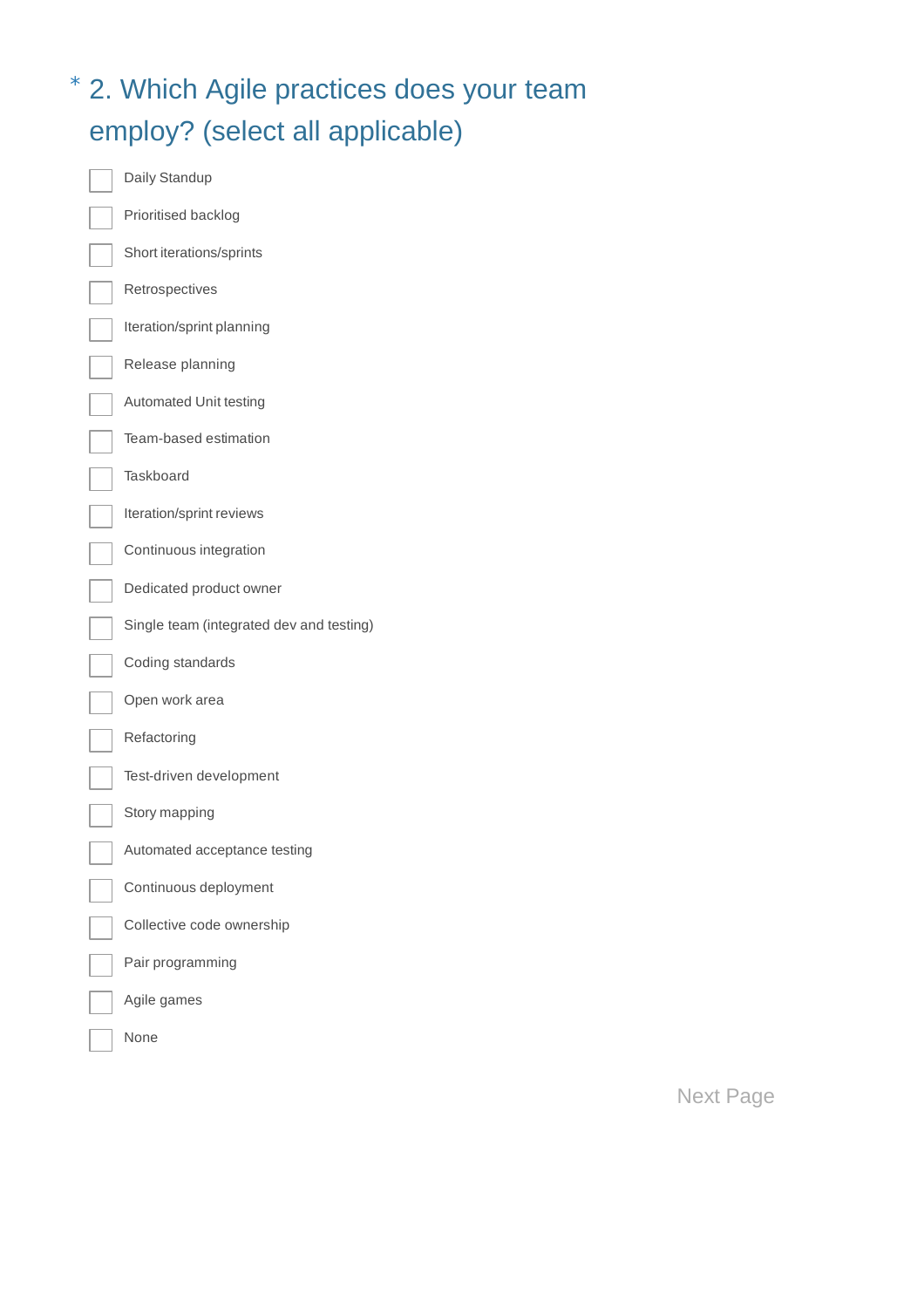## \* 3. How do you share knowledge in your project team?

|                                                                                                              | Never | Rarely | Sometimes | Often     |
|--------------------------------------------------------------------------------------------------------------|-------|--------|-----------|-----------|
| I share<br>knowledge<br>informally                                                                           |       |        |           |           |
| I share<br>knowledge in<br>meetings                                                                          |       |        |           |           |
| I share<br>knowledge with<br>the lead/senior<br>member of team                                               |       |        |           |           |
| I share<br>knowledge on<br>the project<br>Whiteboard/wall<br>space                                           |       |        |           |           |
| I pair with<br>colleagues                                                                                    |       |        |           |           |
| I use my<br>personal blog                                                                                    |       |        |           | $\bigcap$ |
| I use the project<br>Wiki                                                                                    |       |        |           | h.        |
| I use the<br>company forum<br>i.e. Yammer                                                                    |       |        |           |           |
| I use<br>knowledge<br>sharing<br>opportunities<br>provided by<br>Centre of<br>Excellence that<br>I belong to |       |        |           |           |
| I use<br>presentations                                                                                       |       |        |           |           |
| I use email                                                                                                  |       |        |           |           |
| I use<br>phone/voice<br>mail/video link                                                                      |       |        |           |           |
| Other                                                                                                        |       |        |           |           |

If you selected 'Other', please describe the methods below.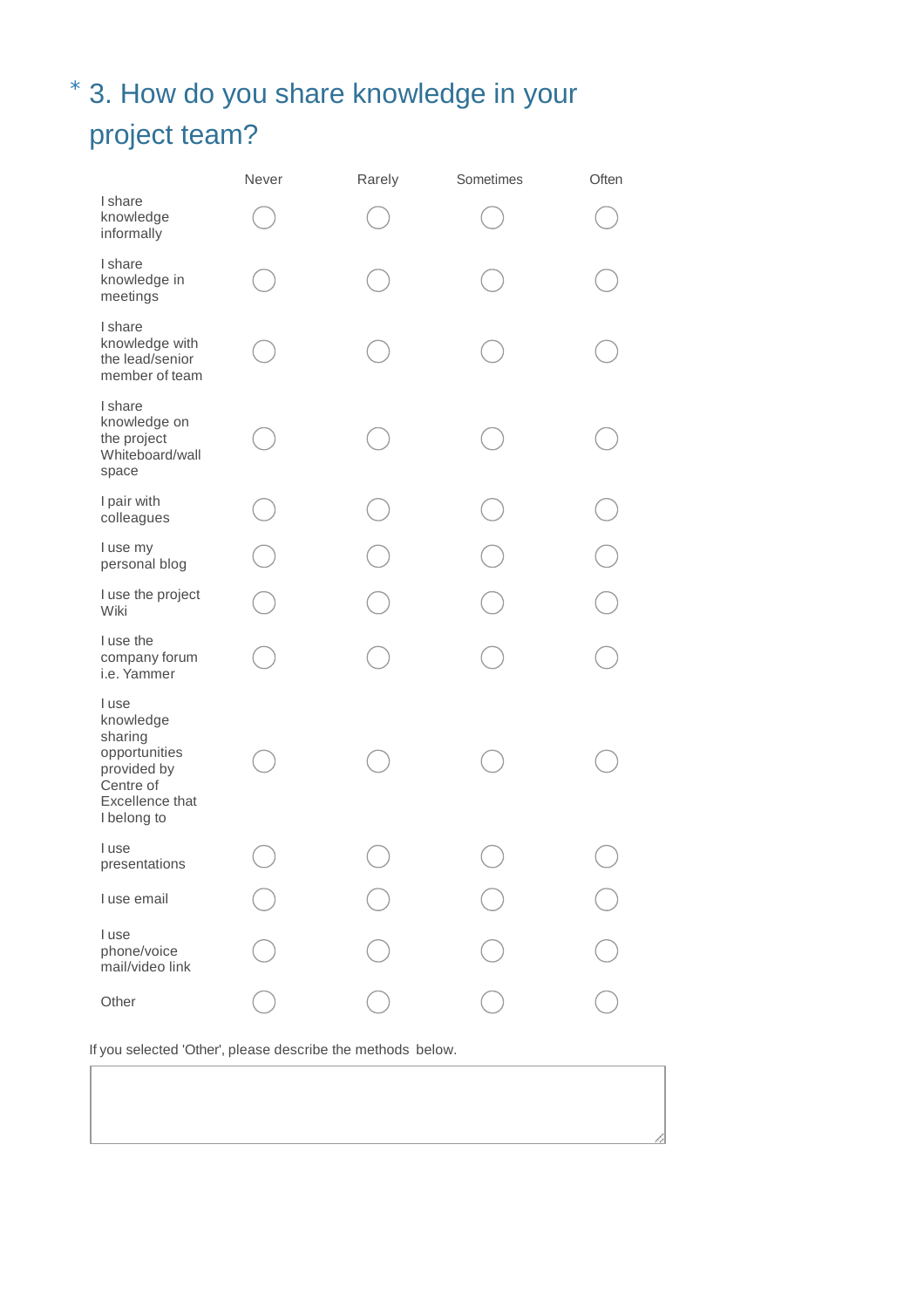## \* 4. How do you share knowledge with Company colleagues outside your project team?

|                                                                                                              | Never | Rarely | Sometimes | Often     |
|--------------------------------------------------------------------------------------------------------------|-------|--------|-----------|-----------|
| I share<br>knowledge<br>informally                                                                           |       |        |           |           |
| I share<br>knowledge in<br>meetings                                                                          |       |        |           |           |
| I share<br>knowledge<br>through<br>lead/senior<br>team member                                                |       |        |           |           |
| I pair with<br>colleagues                                                                                    |       |        |           |           |
| I use my<br>personal blog                                                                                    |       |        |           | $\bigcap$ |
| I use the project<br>Wiki                                                                                    |       |        |           |           |
| I use the<br>company forum<br>e.g. Yammer                                                                    |       |        |           |           |
| I use<br>knowledge<br>sharing<br>opportunities<br>provided by<br>Centre of<br>Excellence that<br>I belong to |       |        |           |           |
| I use<br>presentations                                                                                       |       |        |           |           |
| I use email                                                                                                  |       |        |           |           |
| I use<br>phone/voice<br>mail/video link                                                                      |       |        |           |           |
| Other                                                                                                        |       |        |           |           |

If you selected 'Other', please describe the methods below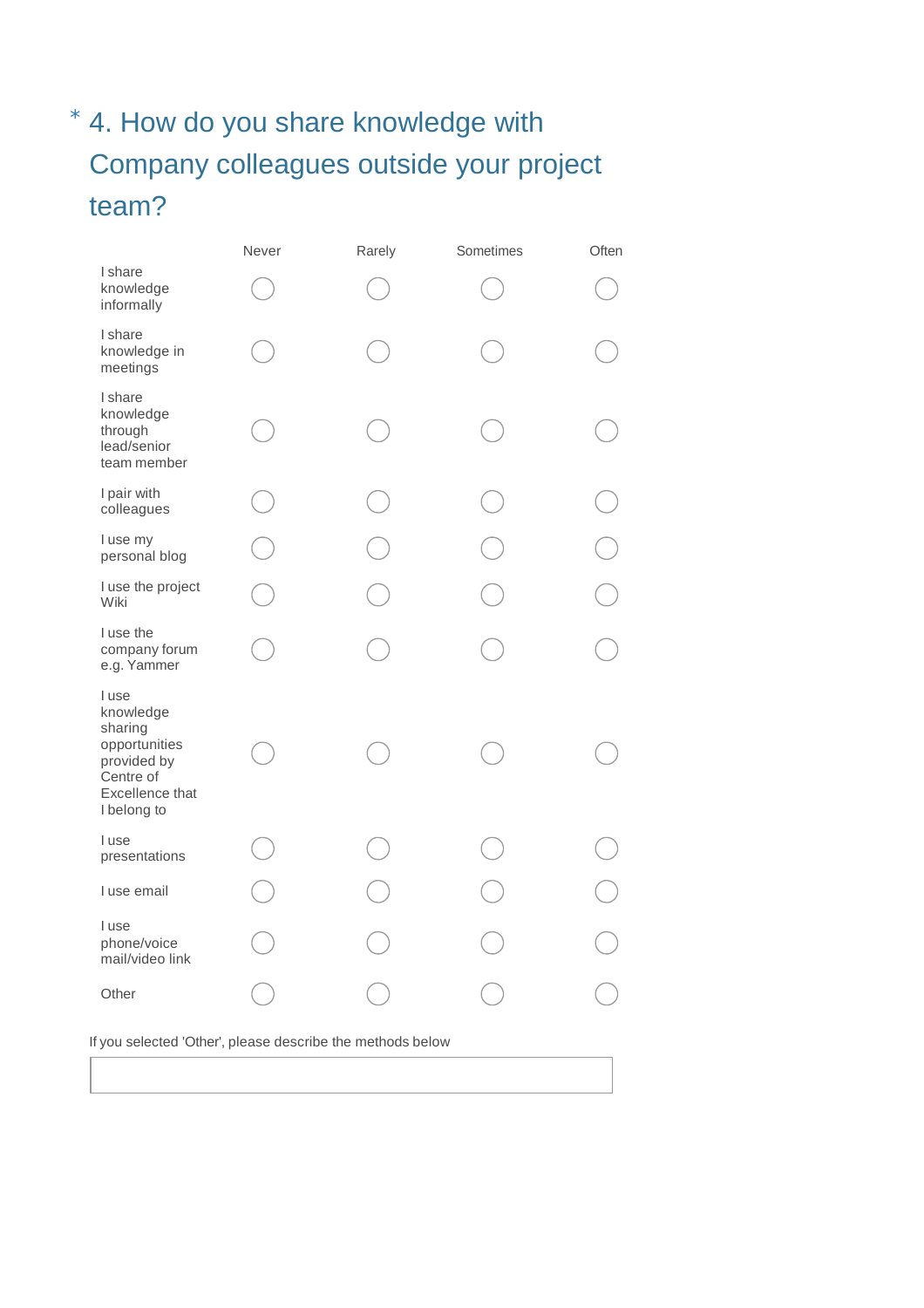## 5. How do you share knowledge with your customer?

|                                                               | Never | Rarely | Sometimes | Often |
|---------------------------------------------------------------|-------|--------|-----------|-------|
| I share<br>knowledge<br>informally                            |       |        |           |       |
| I share<br>knowledge in<br>meetings                           |       |        |           |       |
| I share<br>knowledge<br>through<br>lead/senior<br>team member |       |        |           |       |
| I use the project<br>Wiki                                     |       |        |           |       |
| I use<br>presentations                                        |       |        |           |       |
| I use email                                                   |       |        |           |       |
| I use<br>phone/voice<br>mail/video link                       |       |        |           |       |
| Other                                                         |       |        |           |       |
| If you selected 'Other', please describe the methods below    |       |        |           |       |
|                                                               |       |        |           |       |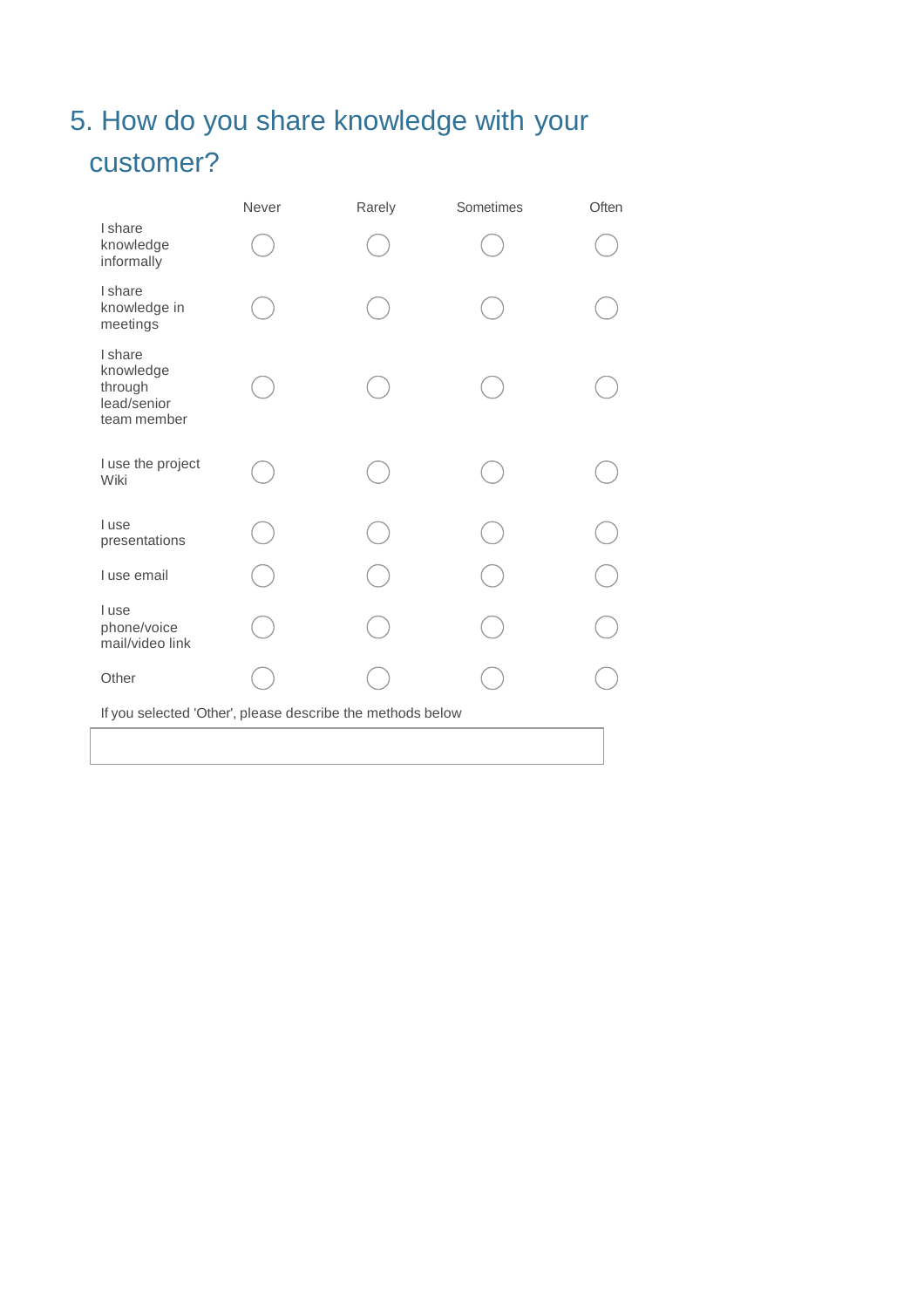# \* 6. What motivates you to share knowledge? (Tick whatever applies)

|                                                    | In your project<br>team | In Company, outside<br>your project team | With your customer |
|----------------------------------------------------|-------------------------|------------------------------------------|--------------------|
| To get<br>organisational<br>rewards                |                         |                                          |                    |
| To strengthen<br>ties with other<br>people         |                         |                                          |                    |
| <b>I</b> have<br>knowledge that<br>I want to share |                         |                                          |                    |
| I enjoy sharing<br>with others                     |                         |                                          |                    |
| Team lead /<br>manager has<br>told me to           |                         |                                          |                    |
| To fulfil my<br>responsibilities                   |                         |                                          |                    |
| Other,<br>Please specify                           |                         |                                          |                    |
|                                                    |                         |                                          |                    |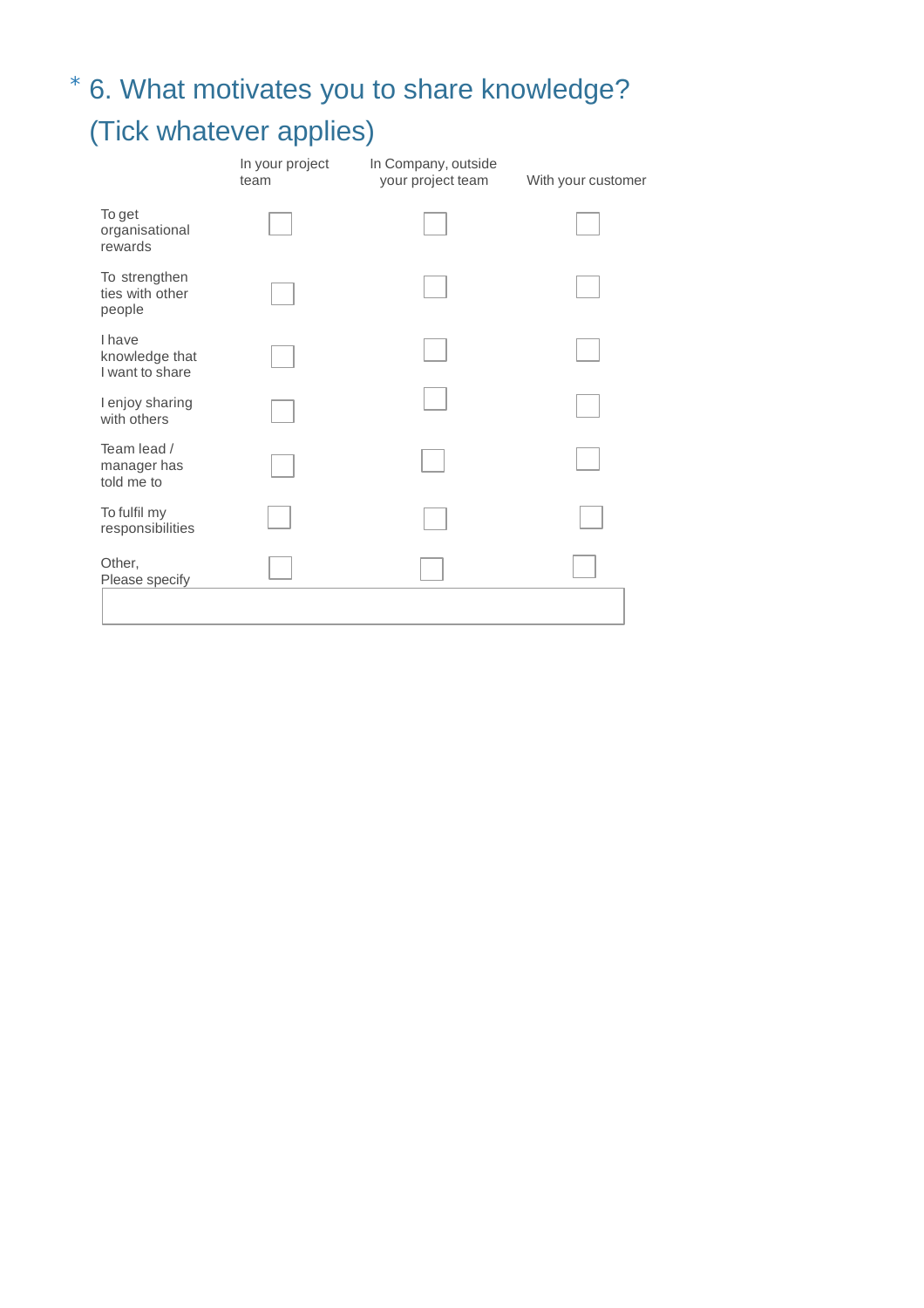\* 7. How easy is it to share knowledge in your current job responsibility? (Please indicate whether you agree or disagree with the following statements.)

|                                                                      | strongly<br>agree | agree | neutral | disagree | strongly<br>disargree |
|----------------------------------------------------------------------|-------------------|-------|---------|----------|-----------------------|
| It is easy to<br>share<br>knowledge with<br>my project team          |                   |       |         |          |                       |
| It is easy to<br>share<br>knowledge with<br>colleagues<br>in Company |                   |       |         |          |                       |
| It is easy to<br>share<br>knowledge with<br>my customer              |                   |       |         |          |                       |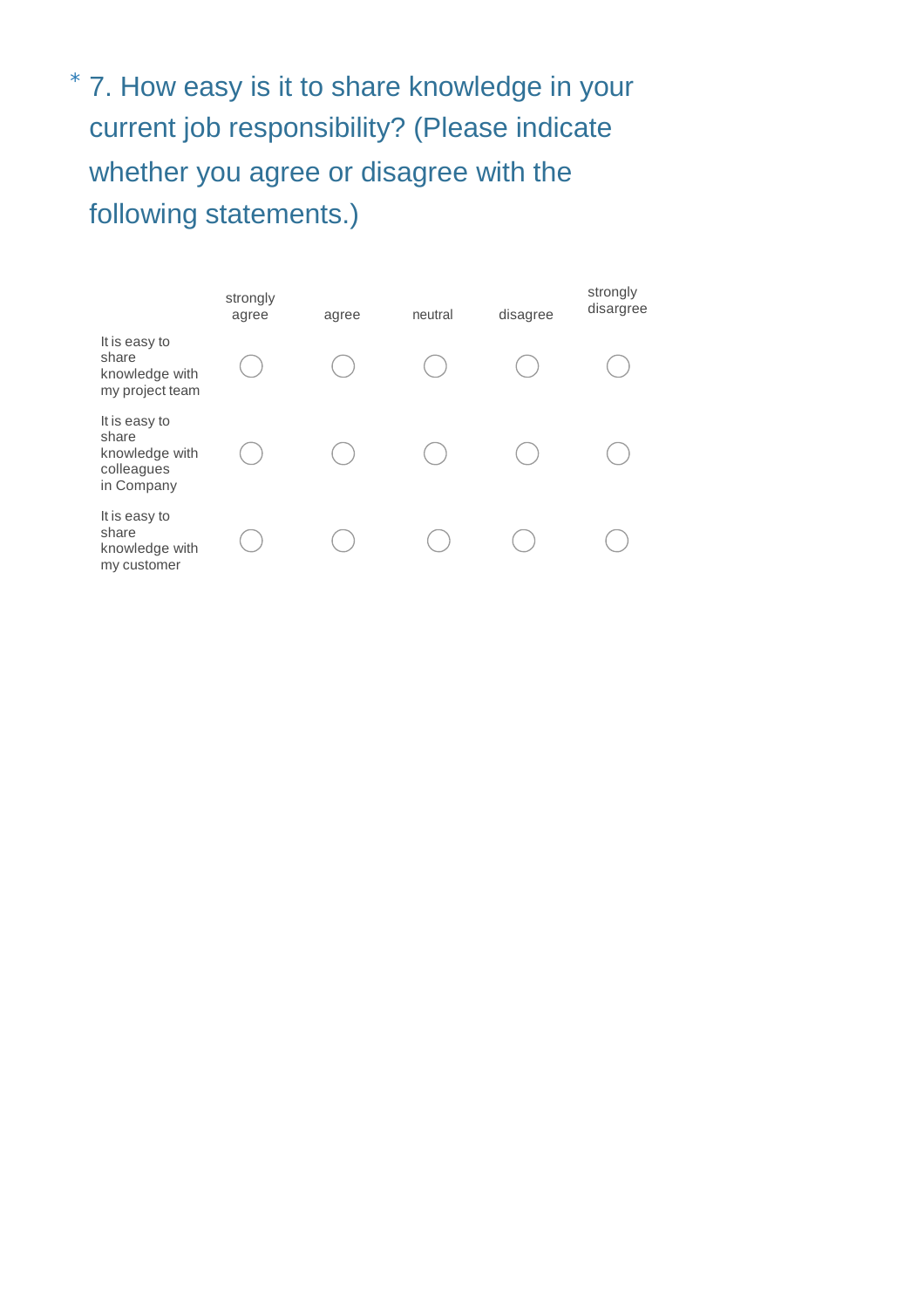## 8. How would you improve knowledge sharing in Company?

Next Page